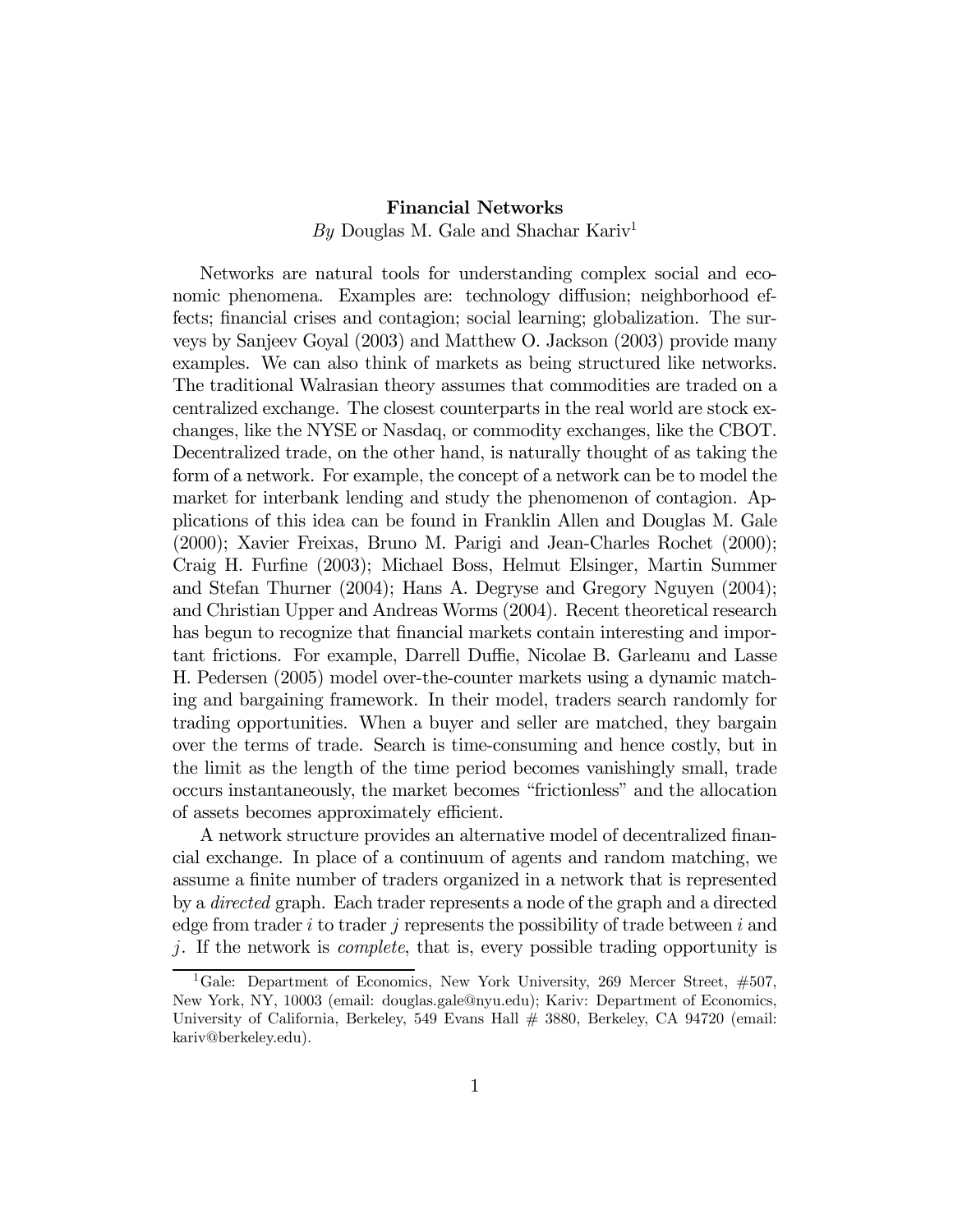present, the situation is very similar to the centralized auction market. What makes the network model interesting is the assumption of incompleteness. A network is incomplete if some pairs of traders cannot trade directly with each other. Then trade between an initial seller  $i$  and a final buyer  $j$  involves a (possibly large) series of intermediate trades. The greater the incompleteness of the network, the more intermediation is required to achieve an efficient final allocation. Since intermediation takes time and time is costly, the costs of intermediation provide an important source of market friction. When the costs of intermediation are small, trade is executed quickly and efficiently. When the costs of intermediation are substantial, the cost and uncertainty of trade may give rise to other problems. In extreme cases, it can lead to a market breakdown.

The reasons for incompleteness are many. Asymmetric information may mean that traders will only deal with others that they know and trust. Even where information is symmetric, counter party risks may provide a role for an intermediary to act as a guarantor. Transaction costs and increasing returns may give one trader an incentive to limit the number of traders with whom he conducts business, or to force small traders to deal through an intermediary broker. All of these motives for incompleteness give rise to network architectures that may be efficient in normal times, but may also prove fragile when there is a sudden shock.

The theoretical work that is closest to ours is by Rachel E. Kranton and Deborah F. Minehart (2001), who study the interaction of a group of buyers and sellers who are asymmetrically connected with each other. Their market does not allow for intermediation, however. Intermediation is the central element of our model and does not appear to have been studied in the network literature.

Our objective is to begin the study of exchange in incomplete networks. We represent a network by a connected graph in which the nodes represent agents (traders) and the edges represent the possibility of trade between the agents linked by the edge. In the next section, we present a theoretical model of a simple asset market and sketch a proof that, in the limit as the period length goes to zero, the market becomes frictionless, and the market outcome is efficient. Then we discuss the application of the theory, first, to explain the occurrence of market breakdowns as a result of frictions and incomplete networks and, secondly, to investigate the consequences of market breakdowns on equilibrium prices and the allocation of assets. Finally, we discuss the possibility of using the model as the basis of an experimental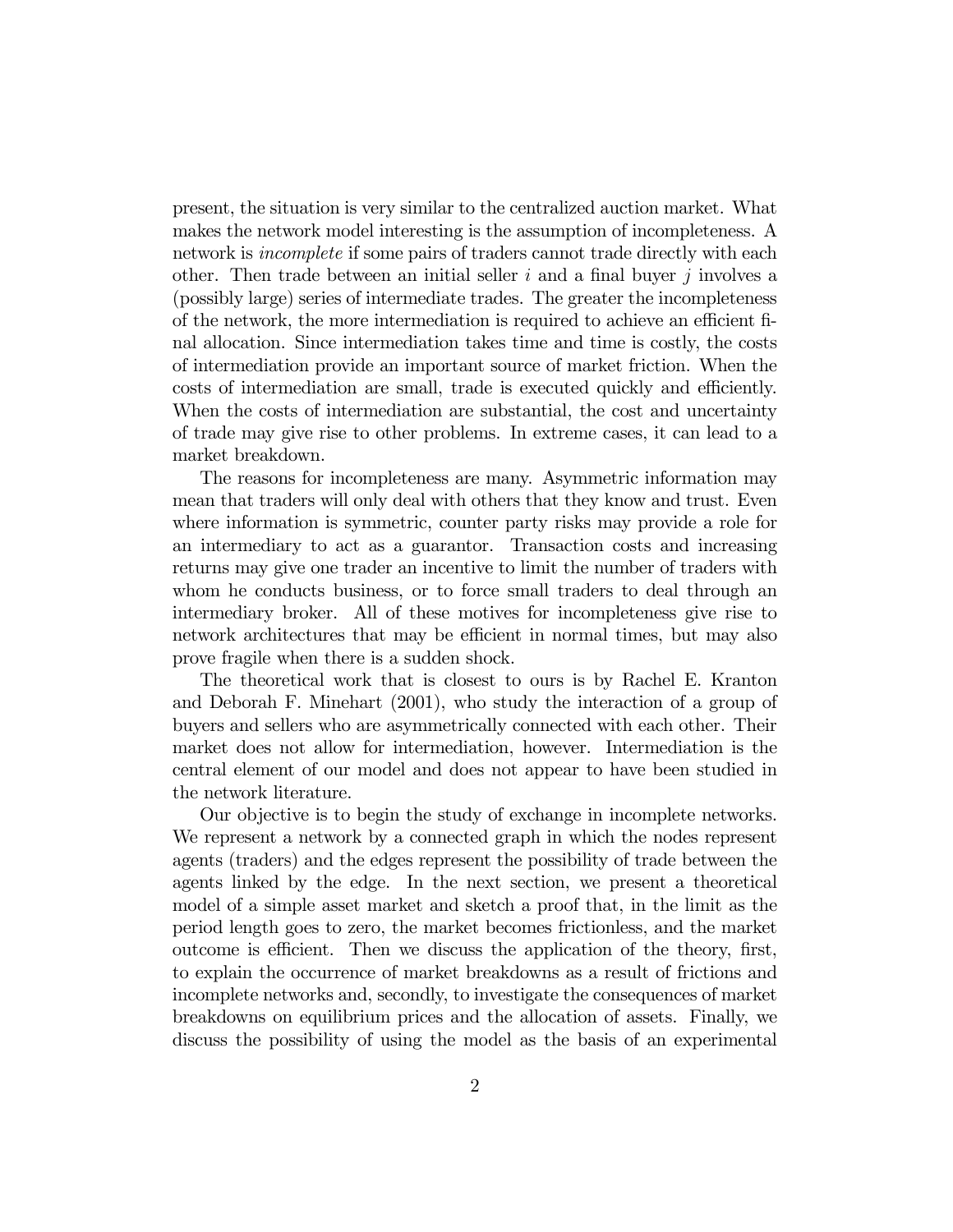design that can be implemented in the laboratory.

## I. A model of financial networks

In our proto-type model, agents bargain over terms of trade and exchange an indivisible asset according to a standard protocol. The model consists of a finite set of agents N and  $k < N$  identical and indivisible units of an asset. (We abuse notation by letting  $N$  represent both the set and its cardinality). Time is divided into an infinite sequence of dates, indexed by t. A crucial feature of the network is that each node has a capacity constraint. For simplicity, we impose the capacity constraint by assuming that each agent  $i \in N$  can hold at most one unit at any date. (An alternative is to assume that each agent has a limited budget for purchasing assets). The initial distribution of assets is denoted by  $e = (e_1, ..., e_N) \in \{0, 1\}^N$ , where  $e_i \in \{0,1\}$  is the number of units of the asset initially held by agent i. The financial network is represented by a non-empty graph  $(N, E)$ , where N is the set of nodes and  $E = \bigcup_{i=1}^{N} \{(i, j) : j \in N_i\} \subset N \times N$  is the set of edges. Thus, the set  $N_i = \{j : (i, j) \in E\}$  denotes the neighbors of agent i, i.e., the set of agents with whom agent i can trade.

We assume that agents discount future utilities using a common discount factor  $0 < \delta < 1$ , so agent *i* receives a flow utility of  $u_i = (1 - \delta)\overline{u}_i \geq 0$ from holding one unit of the asset, where  $\bar{u}_i \geq 0$  is the present value of agent i's stream of utility from holding the asset forever. An agent who does not hold an asset during the period receives a flow utility of zero. Since each agent can hold at most one unit of the asset, an attainable allocation at any date is represented by a vector  $x \in \{0,1\}^N$  such that  $\sum_{i \in N} x_i = k$ , where  $x_i \in \{0,1\}$  is the number of units held by agent i. We let X denote the set of all attainable allocations. We assume that the non-zero flow utilities are generic, so without essential loss of generality we can order the agents such that  $u_1 > u_2 > ... > u_{N'} > 0$  and  $u_i = 0$  for  $i = N' + 1, ..., N$ . The first N' agents are called *investors* and the last  $N - N'$  agents are called intermediaries. Note that we allow for the possibility that  $N' = N$  but always assume that  $N' > k$ . In that case, there is a unique Pareto-efficient allocation  $x^* = \arg \max \{u \cdot x : x \in X\}$ . At the allocation  $x^*$  the sum of flow utilities — and hence the present value of the stream of flow utilities — is maximized in each period. Any departure from this state must produce a strictly lower present value of the stream of flow utilities, which would imply a violation of individual rationality for some agent. Hence,  $x^*$  is an absorbing state: if the process  $\{x_t\}$  ever reaches the state  $x^*$ , it will remain there.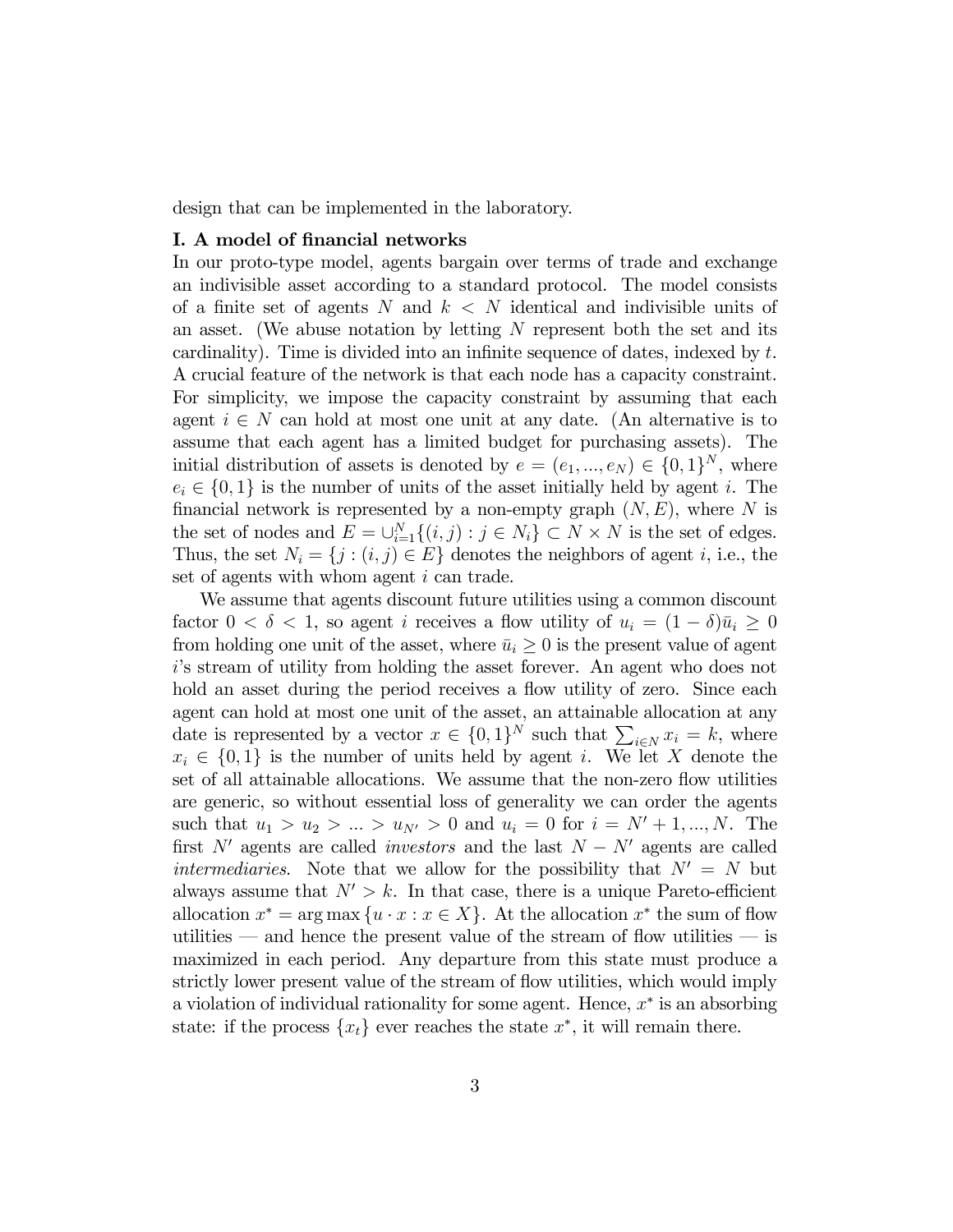The trading protocol is defined by the following rules. For any attainable allocation  $x \in X$ , let  $B(x)$  denote the set of buyers and let  $S(x)$  denote the set of sellers when the initial allocation is  $x$ . At each date  $t$ , with initial allocation  $x_{t-1}$ , an agent  $i \in S(x_{t-1})$  is chosen at random to be the proposer. Seller *i* makes a proposal to one of the buyers  $j \in B(x_{t-1}) \cap N_i$ , assuming the set is non-empty, by offering a price  $p$  at which he is willing to sell his unit of the asset to j. Buyer j accepts  $(A)$  or rejects  $(R)$  the proposal. If he accepts, the asset is transferred from agent  $i$  to agent  $j$  and  $j$  pays  $i$  the price p. Otherwise no trade occurs and the allocation remains the same at the beginning of the next period.

These rules define an extensive-form game of perfect information denoted by  $\Gamma(\delta)$ . We analyze this game using the *Markov perfect equilibrium* (MPE) as the solution concept. To describe the equilibrium path we need some additional notation. The Markov equilibrium strategy of agent  $i$  is denoted by  $f_i$ , where  $f_i: X \to B(x) \times \mathbb{R}_+$  if  $i \in S(x)$  and  $f_i: X \times S(x) \times \mathbb{R}_+ \to \{A, R\}$ if  $i \in B(x)$ . Let  $\phi_i(x)$  denote the allocation that results from x when  $i \in S(x)$ is chosen as the proposer and let  $\phi_i(x) = x$  if  $i \notin S(x)$ . Then the transition probability on the set of attainable allocations is defined by

$$
P(x, x') = \sum_{i \in S(x)} \sum_{j \in B(x)} \pi_i(x) \chi_{j \times \mathbb{R}_+}(f_i(x)) \chi_A(f_j(x, f_i(x))) \chi_{x'}(\phi_i(x))
$$

if  $x \neq x'$  and  $P(x, x) = 1 - \sum_{x' \neq x} P(x, x')$  otherwise. Let  $\{f_i\}$  be a fixed but arbitrary MPE of the game  $\Gamma(\delta)$  and let  $v(x)$  be the equilibrium payoff. Then, the *Bellman equation* is given by

$$
v_i(x) = u_i + \delta \pi_i(x) \max \left\{ v_i(x), \max_{j \in N_i \cap B(x)} v_j(\phi_{ij}(x)) \right\} + \delta \sum_{j \in S(x) \setminus \{i\}} \pi_j(x) v_i(\phi_j(x)),
$$

if  $x_i = 1$  and  $v_i(x) = 0$  otherwise, where  $\pi_i(x)$  denotes the probability that agent *i* is chosen as the proposer when the allocation is x and  $\phi_{ij}(x)$  denotes the allocation obtained from  $x$  by transferring one unit from  $i$  to  $j$ .

The first question we address is "What happens in the limit as the time period becomes vanishingly small?" This corresponds to the case where there are no frictions and trades can occur infinitely fast. Formally, this is equivalent to letting the discount factor  $\delta \to 1$  while holding constant the asset values  $\bar{u}$ . What follows is a sketch of the asymptotic analysis of equilibrium.

**Proposition 1.** The Pareto-efficient allocation  $x^*$  is an absorbing state in any equilibrium.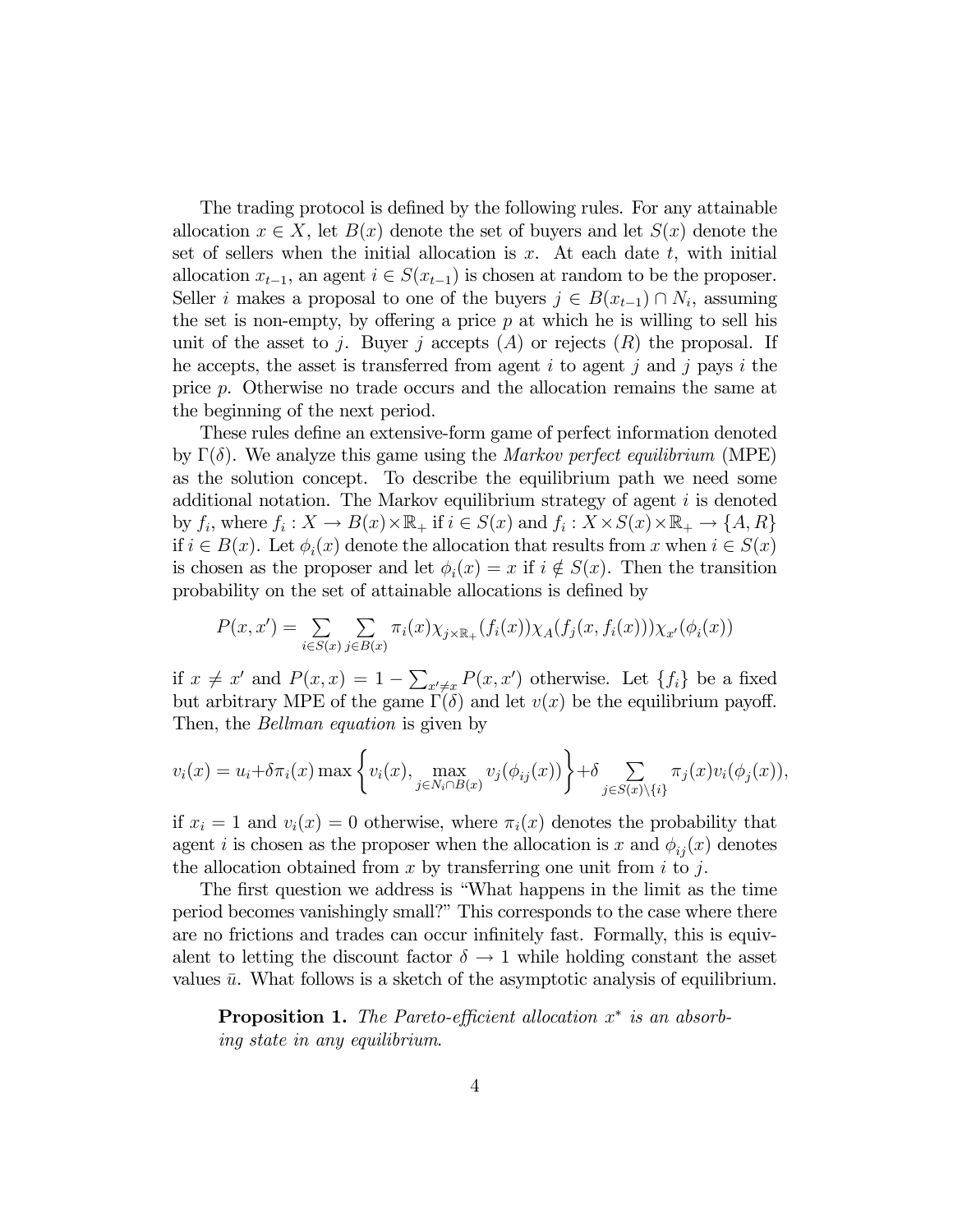To show this, let  $\{\Phi_t\}$  denote the random path of equilibrium allocations, with  $\Phi_0 \equiv e$ . Then it follows from feasibility that, for any attainable allocation x,

$$
v(x) \cdot x \le \mathbb{E}\left[\sum_{t=0}^{\infty} \delta^t u \cdot \Phi_t \middle| \Phi_0 = x\right] \le \sum_{t=0}^{\infty} \delta^t u \cdot x^* = \bar{u} \cdot x^*
$$

and the inequality is strict if  $\Phi_t \neq x^*$  for some t with positive probability. Now, starting at the allocation  $x^*$ , any  $i \in S(x^*)$  can achieve an equilibrium payoff  $\sum_{t=0}^{\infty} \delta^t u_i = \bar{u}_i$  by holding the asset forever. Thus,  $v_i(x^*) \geq \bar{u}_i$  and, together with the preceding inequality, this implies that  $v_i(x^*)=\bar{u}_i$  for all  $i \in$  $S(x^*)$ . It then follows from the first inequality that  $P [\Phi_t = x^*, \forall t | \Phi_0 = x^*] =$ 1 as required.

Proposition 2. In any equilibrium, any absorbing set is a singleton, i.e., there are no limit cycles.

To see this, call a set  $A \subset X$  an *absorbing set* if it is a minimal set with the property that  $\mathbf{P}[\Phi_{t+1} \in A | \Phi_t \in A] = 1$ . Note that once A is entered, each element of A is reached infinitely often with probability one. Suppose that the set A is not a singleton and note that as the process  $\Phi$  cycles through the elements of  $A$ , there must be more than  $k$  agents who hold units of the asset. Let  $S(A) = \bigcup_{x \in A} S(x)$  and index the elements of  $S(A)$  by  $i_1, i_2, ..., i_m$  so that  $u_{i_r} > u_{i_{r+1}}$  for  $r = 1, ..., m-1$  and note that by hypothesis  $|S(A)| > k$ . Suppose that  $x^1 \in A$  is an allocation such that  $i_1$  holds a unit of the asset so once  $x^1$  is reached,  $i_1$  will hold it forever. Then after  $x^1$  is reached, there must be an allocation  $x^2$  in which  $i_2$  holds a unit of the asset and once this allocation is reached both  $i_1$  and  $i_2$  will hold their units forever. Eventually, we must reach an allocation  $x^k$  where the agents  $i_1, ..., i_k$  all hold the asset and will never give it up. Then  $x^k$  is an absorbing state, contradicting the definition of A.

**Proposition 3.** In any equilibrium, the process  $\Phi = {\Phi_t}$  must reach an absorbing state with probability one.

The proof is again by contradiction. Let  $x^1, ..., x^m$  denote the absorbing states and suppose that  $\Phi$  does not reach an absorbing state with probability one. Note that if  $\Phi$  reaches an absorbing state with positive probability then (because of the Markov assumption) it reaches an absorbing state with probability one. This implies that  $\Phi$  reaches  $\{x^1, ..., x^m\}$  with probability zero.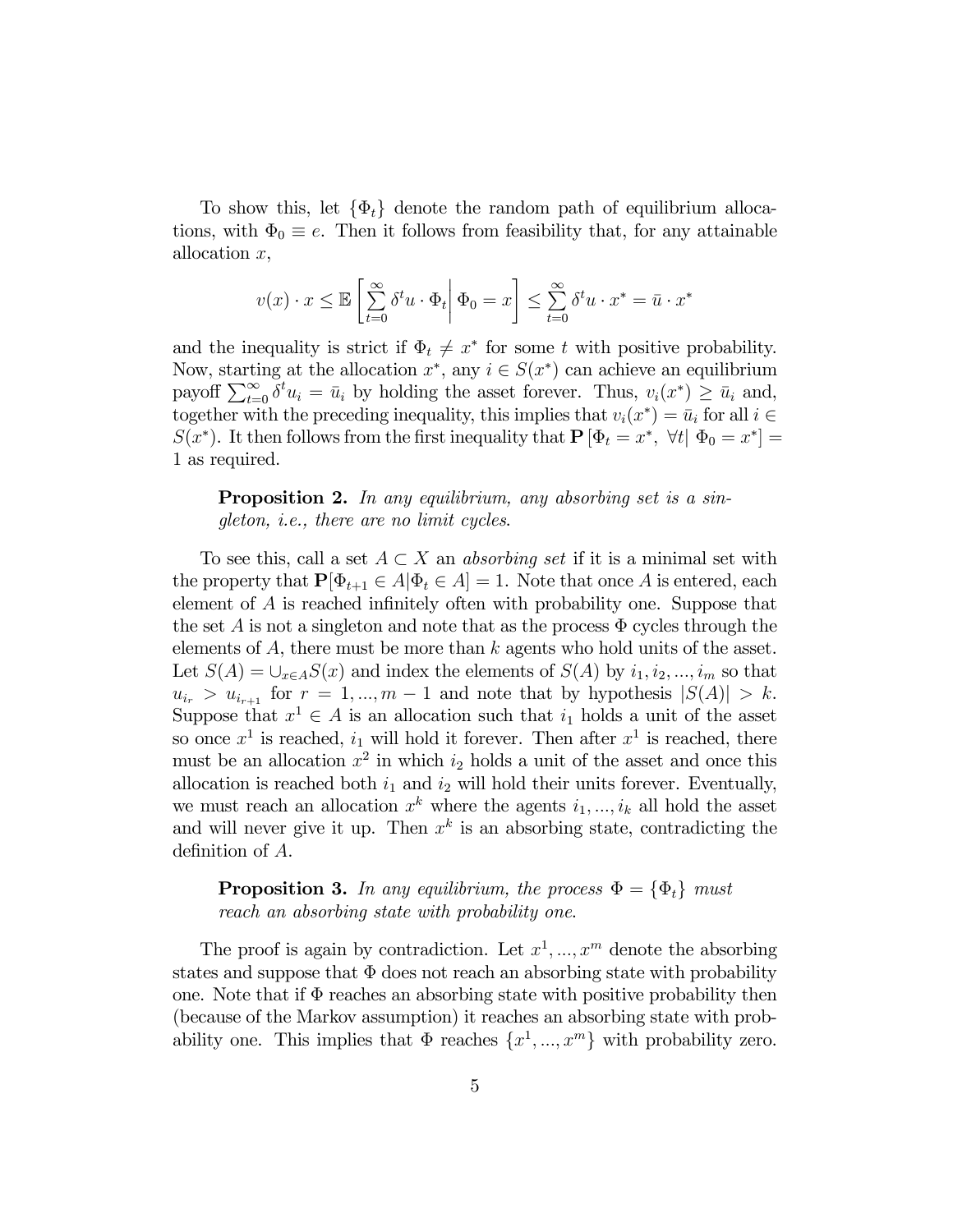Then, our previous result implies that  $X\backslash\{x^1, ..., x^m\}$  contains an absorbing state, contradicting the definition of  $x^1, ..., x^m$ .

Our main result is to show that, in the limit as  $\delta \to 1$ , the economy becomes frictionless and  $x^*$  is the only absorbing state for any MPE of  $\Gamma(\delta)$ . The answer turns out to depend on the key assumption that the efficient asset holders are "accessible." The efficient asset holders are said to be *accessible* if the intermediaries form a non-empty, connected network and every efficient asset holder is directly connected to at least one intermediary, i.e., for any  $i = 1, ..., k$ , there is some  $j > N'$  such that  $i \in N_j$ .

**Theorem:** For  $\delta$  sufficiently close 1, the only absorbing state is x<sup>∗</sup> if the efficient asset holders are accessible.

To see this, suppose there exists an absorbing state  $x \neq x^*$  and let  $\overline{v}$ denote the lowest payoff of any asset holder in any absorbing state. Then any agent to whom this agent could pass the asset must have a reservation price less than or equal to  $\bar{v}$  and by induction we can show the same must be true for any allocation and any agent to whom the asset could be passed directly or indirectly. It is crucial here, however, that there be no absorbing state in which any asset is ever worth less than  $\bar{v}$  in the limit. To rule out this possibility, it is sufficient that the network satisfy the assumption of accessibility. Since we assume that  $N' > k$ , the intermediaries can never hold the asset in an absorbing state, and the existence of intermediaries without assets ensures that there is a path from any asset holder to any other asset holder. Then we can show the existence of an agent without an asset whose reservation price is greater than  $\bar{v}$ . This contradiction proves the desired result.

This heuristic argument skirts all the difficulties inherent in the passage to the limit as  $\delta \to 1$ . In fact, in several steps we can also show that when the efficient asset holders are accessible, there exists a number  $0 < \delta_0 < 1$ such that the Pareto-efficient allocation  $x^*$  is the only absorbing state of any equilibrium of the game  $\Gamma(\delta)$  with  $\delta_0 < \delta < 1$ .

## II. Market breakdowns

One of the constant themes in the literature on financial markets is that financial markets, unlike many other markets, are fragile. Small shocks have large consequences in these markets. Examples of this phenomena are provided by Utpal Bhattacharya and Matthew I. Spiegel (1991); Allen and Gale (2000);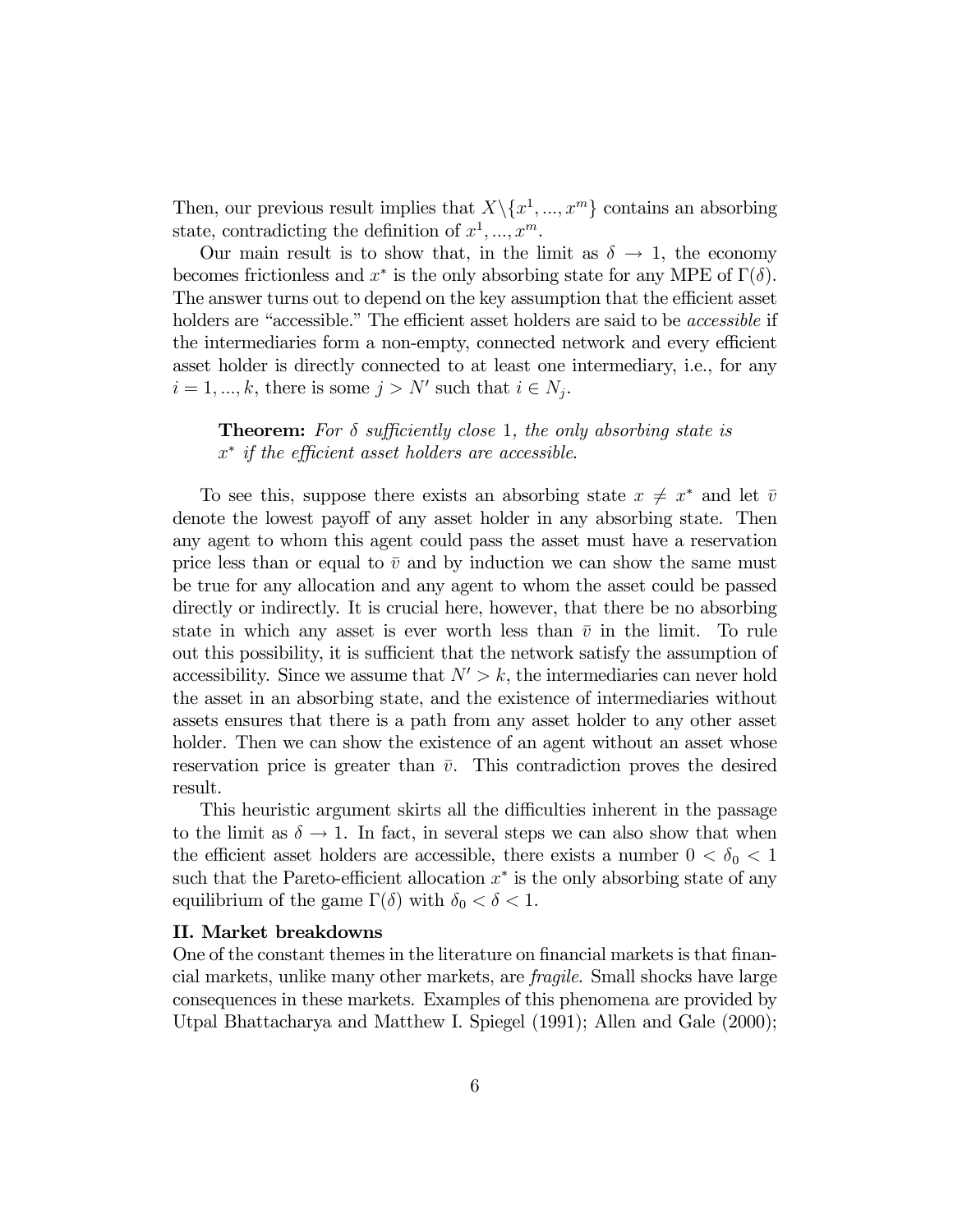Freixas, Parigi and Rochet (2000); Yaron Leitner (2005); and Frederic Boissay (2006). In each case, the source of fragility is different. In our model, the fragility of the markets arises from the interaction of several factors, limited carrying capacity, trading uncertainty, and costly discounting.

Our Theorem characterizes the MPE of markets that are nearly frictionless in the sense that trade occurs sufficiently quickly that we can ignore discounting. This asymptotic analysis provides some understanding of the role for intermediaries in helping markets to achieve efficiency. At least, it provides a benchmark by which we can judge markets that do not satisfy the assumptions needed for the theorem. The assumptions are very strong, however, and that really provides a motive for study markets where frictions are important.

There are several important frictions in the market: trading uncertainty, represented here by the random arrival of opportunities to make an offer; the opportunity cost of funds tied up in inventories of assets, represented here by the discount factor  $\delta$ ; and the costs of managing an inventory of assets, represented here by the unit capacity constraint. In normal times, limited capacities and low costs may be consistent with steady flows that clear the market, but in abnormal times, a small shock can destabilize the system. A reduction in capacity or an increase in discounting or trading uncertainty may cause individual traders to withdraw from active trading, resulting in further falls in market capacity and further increases in trading uncertainty. The result may be a market breakdown, in which the ability to trade in the market at any acceptable prize disappears.

A concrete example of how frictions, such as trading costs or discounting, can lead to market breakdowns will make the process clear. Suppose that there are five agents  $i = 1, ..., 5$  arranged in line: i can trade with  $i + 1$  for  $i = 1, \dots, 4$  and these are the only trades allowed. Initially, agents 1 and 3 are endowed with one unit of the asset and these are the only agents with an endowment of the asset. Only agents 3 and 5 value the asset: specifically, we assume that  $\bar{u}_3 = 5 - \varepsilon$ ,  $\bar{u}_5 = 5$ , and  $\bar{u}_i = 0$  for  $i = 1, 2, 4$ . The unique efficient allocation is  $x^* = (0, 0, 1, 0, 1)$  and this will be the limit allocation if the discount factor  $\delta$  is sufficiently close to 1. Agent 1 will sell his unit of the asset for approximately  $5 - \varepsilon$  and agent 3 will sell his unit of the asset for approximately 5. Now consider what happens as the length of a trading period increases. This corresponds to reducing the value of  $\delta$ , holding  $\bar{u}$ constant. Trading the asset is becoming more costly. The most that agent 3 can hope to get for the asset is  $\delta \times 5$  and it may be less because of the random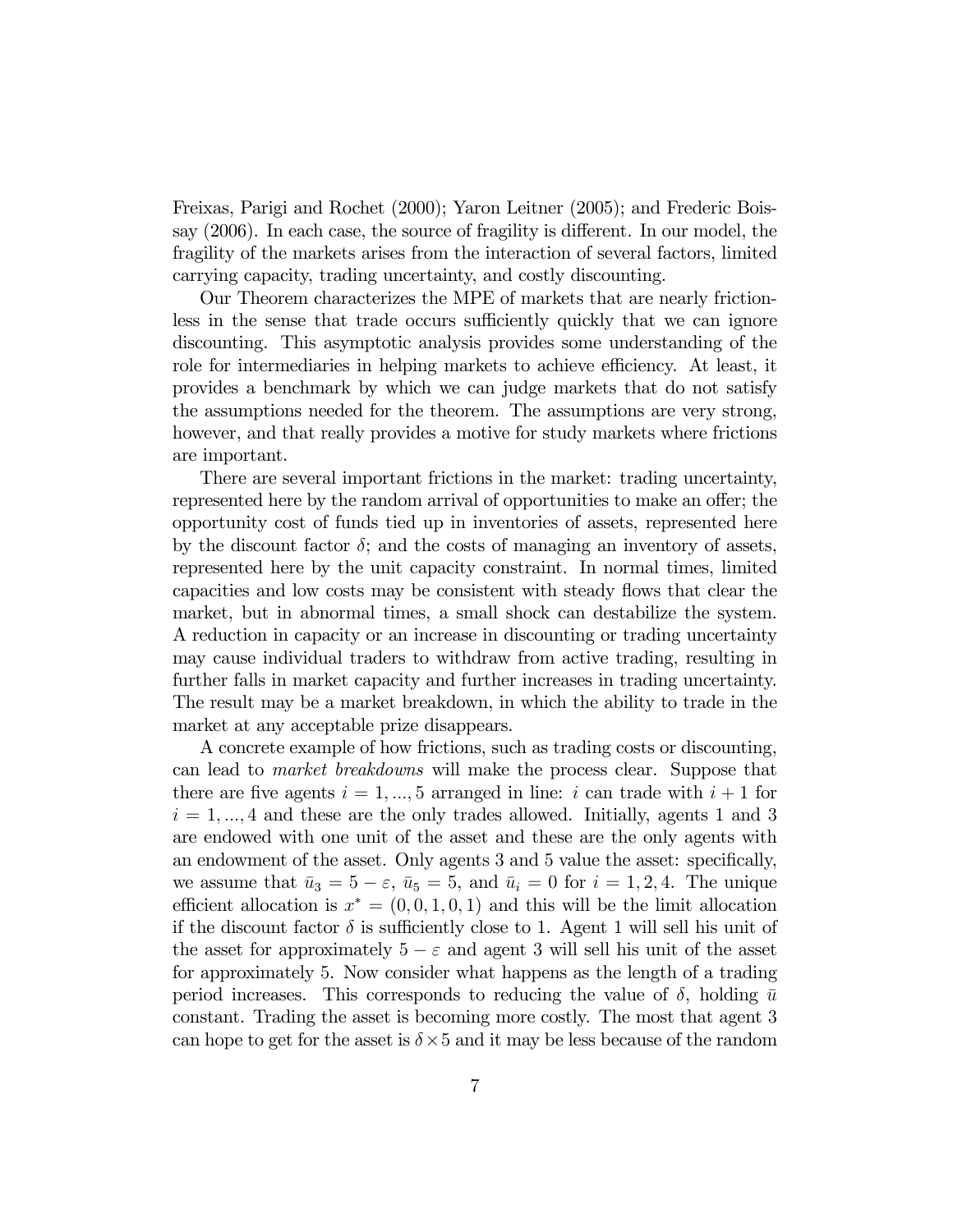selection of the proposer. If he sells the asset, he can purchase another unit of the asset but the price he will have to pay is determined by bargaining. In the case where all proposals are made by sellers, agent 2 will demand  $5 - \varepsilon$ for the asset in any subgame perfect equilibrium. So, unless the price that agent 3 receives for his unit of the asset is greater than  $5-\varepsilon$ , he must make a loss from trade. Then, for some value of  $\delta > 0$ , he will be indifferent between trading the asset and holding it in perpetuity and a further decrease in  $\delta$  will cause a market breakdown, i.e., a discontinuous change in the equilibrium asset prices and allocations. The limiting allocation will be  $x^* = (1, 0, 1, 0, 0)$ and agent 1 will not be able to sell his unit of the asset for any price greater than zero.

Other shocks that may lead to a market breakdown include a change in network architecture; a change in transaction costs; and a change in the value of the asset.

## References

- 1. Allen, Franklin, and Douglas M. Gale. 2000. "Financial Contagion." Journal of Political Economy, 108(1): 1-33.
- 2. Bhattacharya, Utpal and Matthew I. Spiegel. 1991. "Insiders, Outsiders, and Market Breakdowns." Review of Financial Studies, 4(2): 255-282.
- 3. Boissay, Frederic. 2006. "Credit Chains and the Propagation of Financial Distress." ECB Working Paper Series, No. 573.
- 4. Boss, Michael, Helmut Elsinger, Martin Summer, and Stefan Thurner. 2004 "Network Topology of the Interbank Market." Quantitative Finance, 4(6): 1-8.
- 5. Degryse, Hans A., and Gregory Nguyen. 2004. "Interbank Exposures: An Empirical Examination of Systemic Risk in the Belgian Banking System." Belgian national bank No. 2004—04.
- 6. Duffie, Darrell, Nicolae B. Garleanu, and Lasse H. Pedersen. (2005) "Over-the-Counter Markets." Econometrica, 73(6): 1815-1847.
- 7. Freixas, Xavier, Bruno M. Parigi, and Jean-Charles Rochet. 2000. "Systemic Risk, Interbank Relations and Liquidity Provision by the Central Bank." Journal of Money, Credit and Banking, 32(3): 611-638.